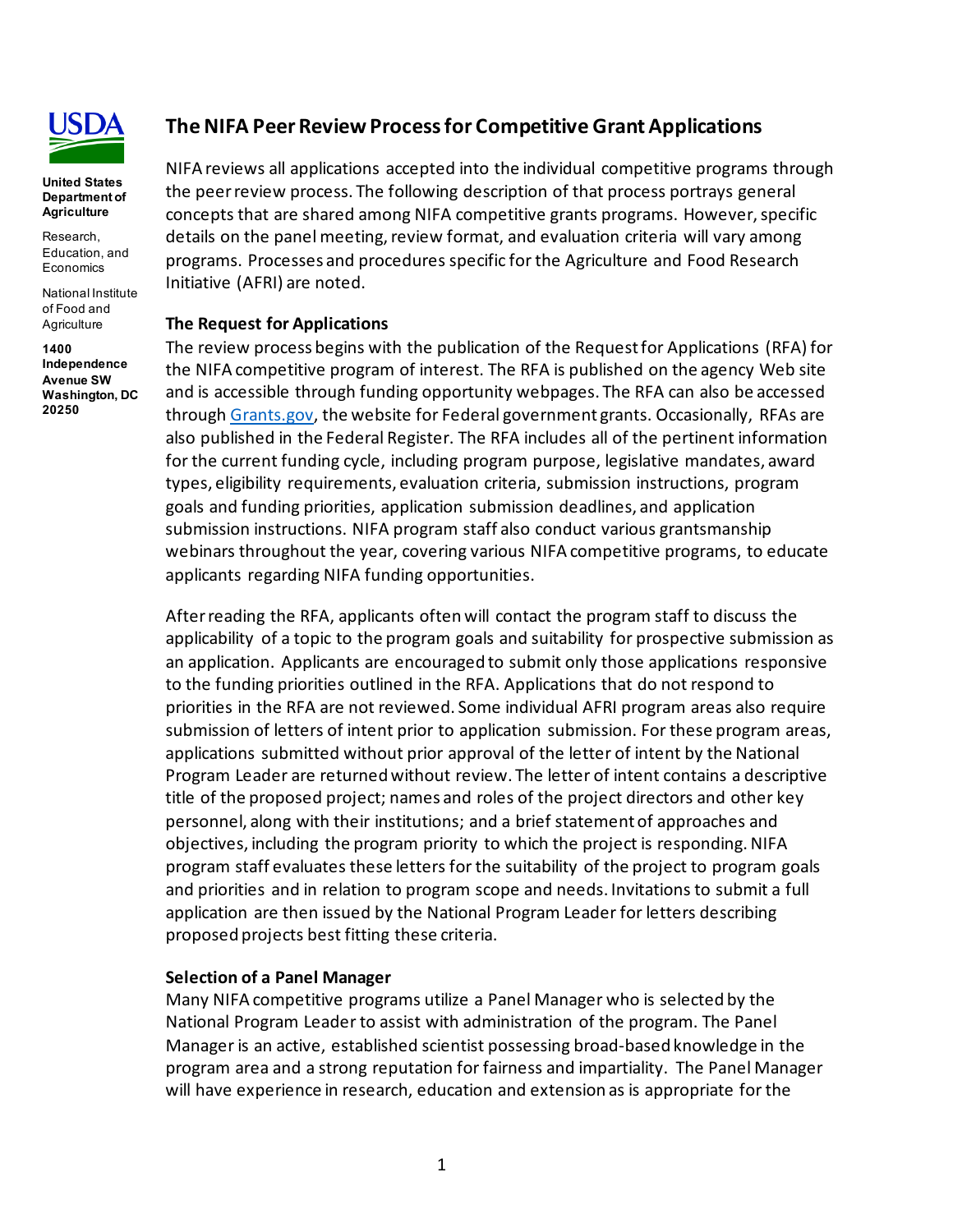program. The professional stature of the Panel Managers within their respective scientific communities brings additional visibility and recognition to the program. Panel Managers become part-time, temporary (1 to 2 years) USDA employees. Duties of the Panel Manager include assisting National Program Leaders in selecting panel members and *ad hoc* reviewers, assigning applications to reviewers, chairing the panel meeting, and assisting National Program Leaders with funding decisions. Panel Managers (or their family members) cannot submit an application to the panel that they head, as project director (PD), Co-PD or collaborator.

# **Selection of Panelists and Application Review**

The National Program Leader and Panel Manager aim to assemble a diverse panel active in research, education, and/or extension (as appropriate for the program) related to the subject matter in question. The goal is to create a balanced panel with the necessary expertise to cover the range of the applications, while also maintaining diversity in geographical location, institution size and type, professional rank, gender, and ethnicity. Programs also strive to have continuity on the panel from previous years by inviting at least 30 percent of the panelists to return for a subsequent year. Potential panelists must be dedicated to high quality, fair reviews, and be able to devote sufficient time to the review process.

If you are interested in serving on a peer-review panel you can provide their contact information by visiting NIFA's [Peer Review System](https://prs.nifa.usda.gov/prs/preLogin.do?page=welcome)and clicking on the "Panelist Recruitment" link in the "Volunteer" section where you will be asked to provide your contact information and expertise. Once your submission has been received, it will be evaluated by NIFA staff. Please keep in mind that volunteering may not always result in your participation in a panel due to recruitment requirements and expertise needed at that given time.

No more than one individual, including the Panel Manager, can serve from a single institution or, with very few exceptions, from a single state. As with the Panel Manager, panelists cannot apply to the panel on which they've agreed to serve. The integrity of competitive programs depends upon the stature and qualifications of the individual panelists and the fairness and scientific skill with which they administer their scientific review responsibilities. All these qualities are necessary for the careful review and evaluation of the submitted applications.

The National Program Leader and Panel Manager study the applications carefully and assign them for review to panel reviewers and, when additional expertise is needed, to *ad hoc* reviewers. Typically, three to four panelists review each application. If needed for additional expertise, up to three *ad hoc* reviewers may also evaluate an application. Each panelist is assigned 12 to 20 applications, for which they provide written reviews. During the review panel meeting, discussion of each application begins with each panelist providing an oral evaluation, based on their written review, of their assigned application.

Reviewers prepare their written reviews and assign a review score based on the evaluation criteria, published in the RFA and available on the NIFA website, to assess the strengths and weaknesses of each application. For AFRI and most other programs, review scores include "excellent", "very good", "good", "fair" and "poor". Some programs may first assign points to evaluation criteria and align these to similar scores of "excellent", "very good", "good", "fair" or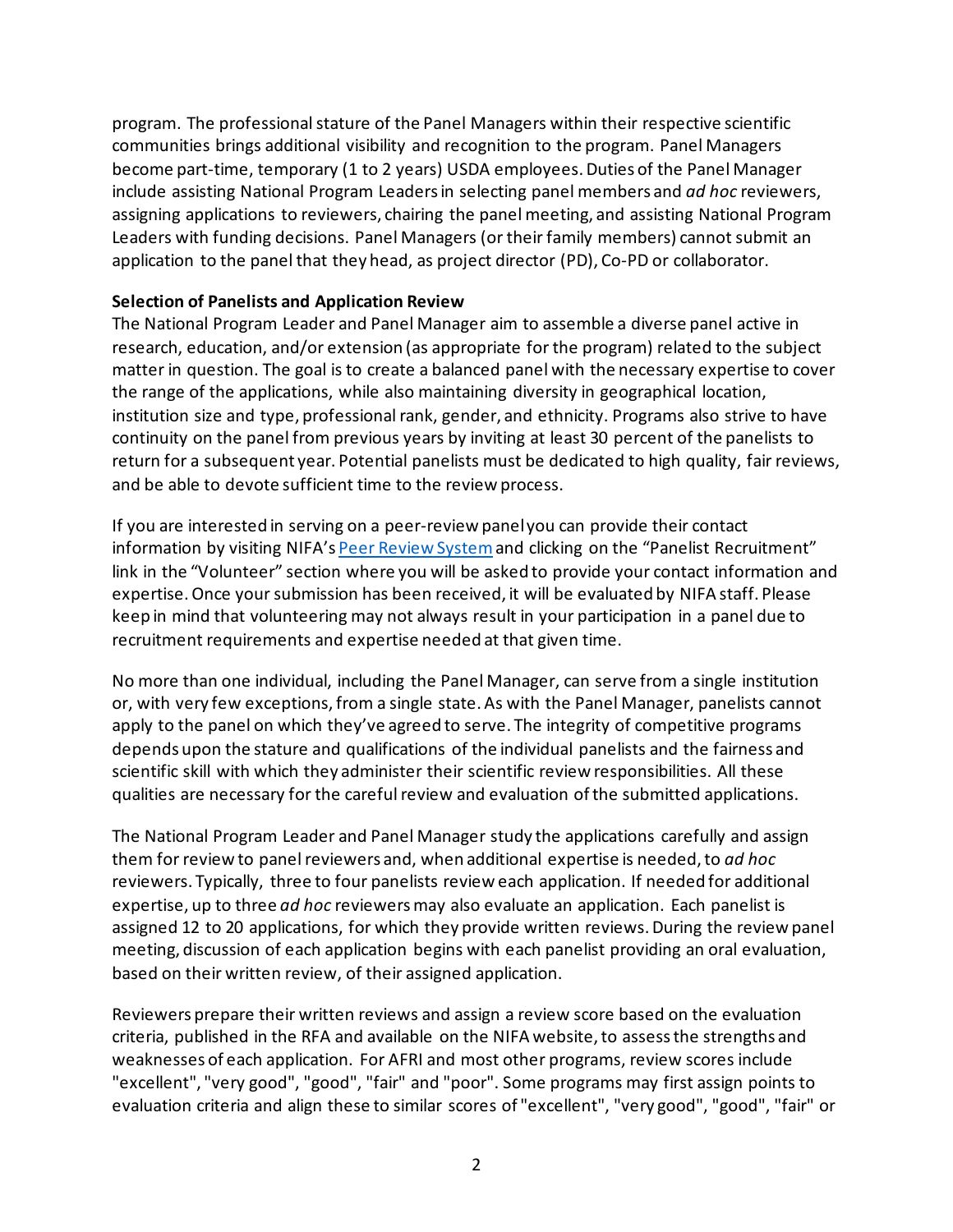"poor". These scores may be useful in panelist discernment between the applications they reviewed and valuable to the rest of the panel in preparation for the subsequent in-depth discussion that takes place during the peer review panel meeting. Review criteria are specific for the NIFA competitive program. For the AFRI program, applications are evaluated for scientific merit; qualifications of project personnel and adequacy of facilities; and relevance to program priorities including importance of the topic for agriculture.

# **Confidentiality and Conflicts of Interest**

Confidentiality is critical to ensuring the integrity of the peer review process. Names of submitting institutions and individuals, as well as application content and peer evaluations, are kept confidential, except to those involved in the review process, to the extent permitted by law. Identities of peer reviewers remain confidential throughout the entire review process, and the names of the reviewers are not released. Reviewer comments and discussion during the review panel meeting also remain confidential. This issue is emphasized repeatedly from the time a panelist is invited to serve on the panel to completion of the panel meeting. The Panel Manager, National Program Leader, panelists, and program staff are permitted access to the written reviews immediately before and during the panel meeting. Otherwise, written reviews and evaluations of each application are shared only with the respective applicant.

During the review process, special care is taken to avoid conflicts of interest. Individuals involved in the review process may not participate in any aspect of the application evaluation if they have: (1) served as an adviser or advisee to the applicant(s); (2) collaborated or served as a coauthor with the applicant(s) during the past 3 years; (3) are currently affiliated with, were previously employed within the past 12 months by, or are being considered for employment at the institution(s) of the applicant(s); (4) participated in a consulting/financial arrangement with the applicant in the past 3 years; or (5) are the spouse, child, sibling, parent, partner, or close friend, or otherwise have a relationship that might affect judgment, or could be seen as doing so by a reasonable person familiar with the relationship. These conflict-of-interest rules apply to everyone involved in the review including the program staff, Panel Manager, panelists, and *ad hoc* reviewers. When an application comes up for discussion during panel, any panelist with a conflict of interest leaves the panel room and does not participate in the review, discussion, or ranking of that application. Similarly, if the Panel Manager or National Program Leader has a conflict of interest with a application, they do not participate in any aspect of the review for the application, including assigning reviewers or being present during panel discussion.

## **The Review Panel Meeting**

At the panel meeting, panelists are seated around a single table to allow the discussion among the various panelists assigned to an application. This arrangement also allows the entire panel to participate in the discussion of any application reviewed in the panel for which they do not have a conflict of interest.

Prior to the panel meeting, the Panel Manager and National Program Leader read the applications to identify special issues affecting panel discussion. Throughout the meeting, the Panel Manager and National Program Leaderenforce rules about conflict of interest. They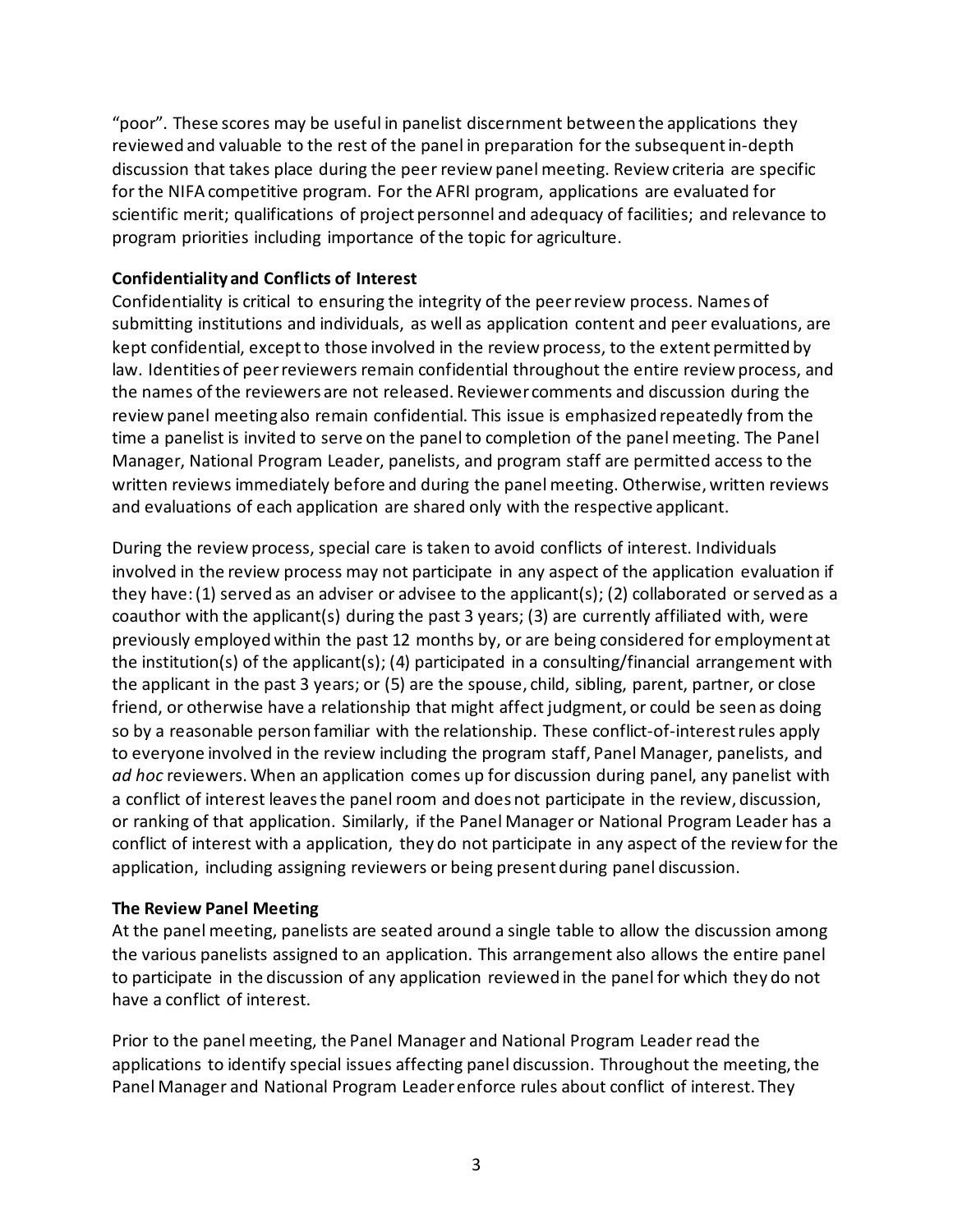ensure that panelists leave the room during review and discussion of applications submitted from their own institutions or from individuals with whom they have a conflict of interest. They also emphasize confidentiality regarding all matters concerning submission, review, recommendations, ranking, and panel composition, and that confidentiality must be maintained outside the panel meeting room and after the panel meeting as well.

The Panel Manager and National Program Leaderserve as chairs of the panel meeting and are responsible for assuring that every application receives a thorough and objective review. They do not provide an opinion or review of the application; the rating and ranking of the application is entirely the consensus opinion of the panel. The Panel Manager and National Program Leader also ensure that different types of applications, such as research, integrated, and strengthening applications, are discussed and ranked separately.

During the meeting, the panelists discuss each application and arrive at a consensus rating and ranking that reflects the overall merit of each application in consideration of, for example, the program priorities (including evaluation criteria), likelihood of success, and projected impacts and outcomes. For the AFRI, ranking categories are "outstanding," "high priority," "medium priority," "low priority," and "do not fund." Only applications ranked in the first three categories may be considered for funding; those ranked in the latter two are ineligible for an award. Similar categories are used across NIFA competitive programs. Applicants should refer to the Funding Opportunity web page for programs of interest to see the previous year's success rate and gauge the level of competition for that particular.

Following the evaluation and initial ranking of each application, a "panel summary" document is written by a panel member reflecting the panel consensus. It details the salient points of the panel's assessment of the strengths and weaknesses of the application. The panel summary also contains a section with synthesis comments, describing areas, and potentially providing suggestions, for improvement. The synthesis also provides comments generally indicating the application's overall merit and the review panel's level of enthusiasm, or lack thereof. On the final day of panel meeting, the panelists reassess the initial rankings of the applications and rerank applications, as needed, to ensure that they accurately categorize and order the applications.

After the completion of the panel, the National Program Leader and Panel Manager use the panel ranking to determine the applications that will be recommended for funding. The National Program Leader and Panel Manager also review both the budgets of these top applications to make sure the request is appropriate and the funding the applicant has, or may receive, from other funding agencies to ensure that the project is not already funded. Generally, applications are funded according to the panel ranking until program funds are used up. In the AFRI program, lower ranked applications that fall below this funding line may be supported with "strengthening" funds, a percentage of the AFRI budget set aside to support applications from eligible small to mid-sized institutions, minority-serving institutions, or those in EPSCoR states (see the RFA for definitions and eligibility requirements). Following the funding decisions, applicants in most NIFA competitive programs receive copies of the written reviews